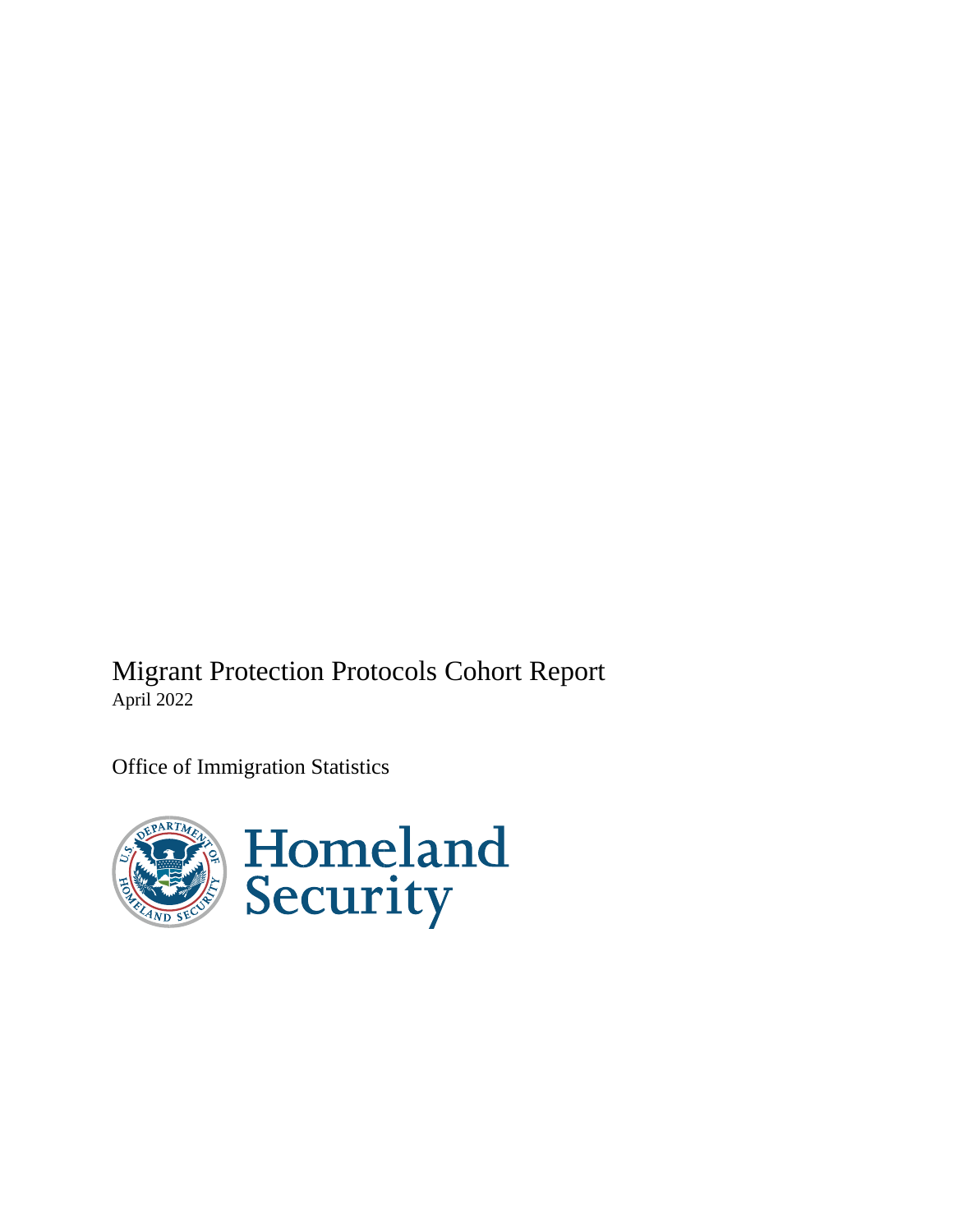#### **Summary**

This report describes Migrant Protection Protocols (MPP) processing and outcomes for noncitizens enrolled in MPP from December 6, 2021 – March 31, 2022. The report summarizes information on enrollee nationalities, fear claims, vaccinations, and processing outcomes (returns to Mexico or disenrollments) by month of MPP enrollment; see the appendix for detailed data tables. <sup>1</sup> This report will be updated regularly to include information about individuals enrolled in future months along with updated information about earlier enrollees as they move through additional stages of the MPP process.

#### Overview of MPP

Under MPP, certain noncitizens encountered at the Southwest Border await their removal proceedings in Mexico rather than in the United States. Noncitizens placed in MPP pass through the main steps outlined below (Figure 1).

#### Figure 1. MPP Process Flow



1) **Enrollment**. U.S. Customs and Border Protection (CBP) selects non-citizens who are subject to MPP for enrollment. To be eligible for MPP, a person arriving on land must be

apprehended at the Southwest Border and hold citizenship from a non-Mexico Western Hemisphere country. Single adults and family units may be processed into MPP.

2) **Fear screening**. CBP affirmatively screens all enrollees for fear of return to Mexico. If an enrollee asserts a fear of return, the enrollee is provided a 24 hour consultation period to consult, by phone or video-teleconference, with a legal representative. The enrollee may waive this consultation period if they wish to be interviewed sooner. Following this period, U.S. Citizenship and Immigration Services

Enrollees identified as having **particular vulnerabilities**—including those associated with known mental and physical health issues, advanced age, or sexual orientation or gender identity—are not enrolled in MPP. **Unaccompanied children** are never processed into MPP. Those initially enrolled in MPP who are subsequently identified as having a particular vulnerability will be disenrolled from MPP.

(USCIS) asylum officers complete a non-refoulement interview (NRI) by phone. A legal representative or consultant may participate in the NRI with the enrollee.

3) **Disenrollment or return to Mexico**. If an enrollee is found to have a reasonable possibility of persecution or torture in Mexico (positive fear finding), or if an enrollee is found to have a particular vulnerability that make them ineligible for MPP, the individual is disenrolled from MPP. Disenrollees are referred to U.S. Immigration and Customs Enforcement (ICE) Enforcement and Removal Operations (ERO) for a custody determination. If an enrollee does not claim fear or claims fear and has a negative fear finding and is not otherwise disenrolled due to one of the vulnerabilities articulated in

<sup>&</sup>lt;sup>1</sup> This report is based on Department of Homeland Security (DHS) Office of Immigration Statistics (OIS) analysis of U.S. Customs and Border Protection (CBP), U.S. Citizenship and Immigration Services (USCIS), and Countering Weapons of Mass Destruction (CWMD) data. All data are as of April 6, 2022, except for returns data which are as of April 7, 2022.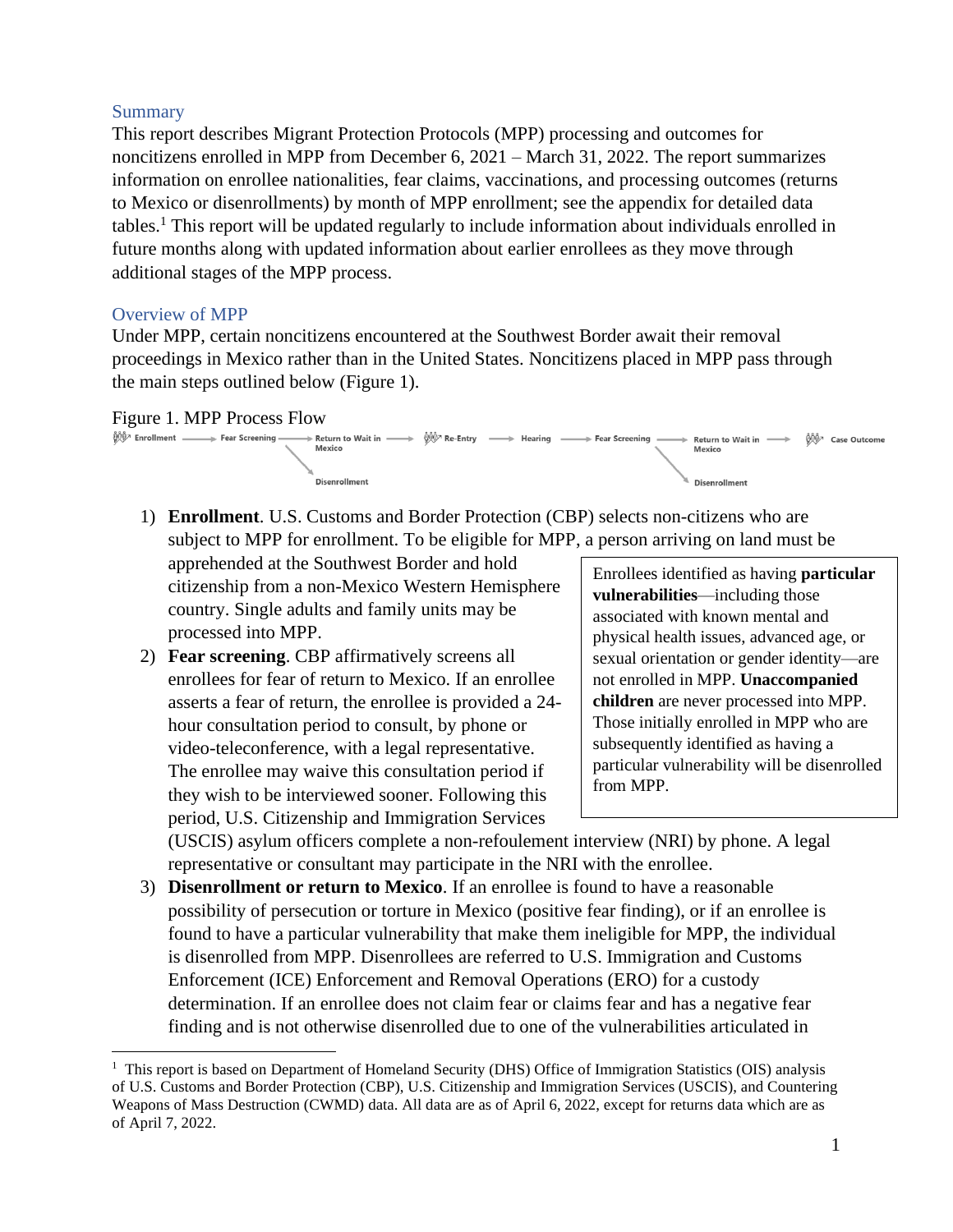policy guidance, the enrollee is returned to Mexico through a port of entry (POE). DHS offers a COVID-19 vaccination prior to enrollees' return to Mexico. The enrollee then waits in Mexico for their removal proceeding.

- 4) **EOIR hearings**. MPP enrollees returned to Mexico are placed on an Executive Office for Immigration Review (EOIR) docket specific to MPP. Removal proceedings typically involve multiple court appearances. If multiple hearings are required, an individual is returned to Mexico to await a subsequent hearing, and therefore will repeat the return and re-entry process multiple times until the removal proceedings are completed.
- 5) **Re-entry**. The day that an enrollee is due to appear in court, they present themselves at a designated POE where they undergo medical clearance. Proof of COVID-19 vaccination and negative COVID-test are required for re-entry into the United States.
- 6) **Continued Fear and Vulnerability Consideration**. Enrollees may claim fear of return to Mexico any time they are in the United States. If an enrollee claims fear, the individual will be given adequate time to consult with a legal representative. Enrollees who claim or develop particular vulnerabilities are also entitled to a consideration of their claims when in the United States.
- 7) **Case outcomes**. MPP enrollees may go through several iterations of re-entry into the United States, EOIR immigration court hearings, fear screenings, and returns to Mexico until EOIR makes a final determination in their case. A final determination will either confer relief or protection from removal in the form of asylum, withholding of removal, or deferral of removal or result in an order of removal to their country of citizenship.

#### MPP Enrollments and Outcomes

A total of 3,012 non-citizens were enrolled in MPP December 6, 2021 – March 31, 2022, including 896 enrollments in February and 1,444 enrollments in March. During the same period, 1,802 non-citizens were returned to Mexico following initial enrollments, including 487 returns in February and 900 returns in March. Among enrollees who have re-entered the United States after being returned to Mexico,<sup>2</sup> 111 additional post-re-entry returns occurred in February and 301 post-re-entry returns occurred in March (Table 1).

<sup>&</sup>lt;sup>2</sup> This number includes both legal re-entries for EOIR hearings and re-encounters of people arriving at the border before their court date.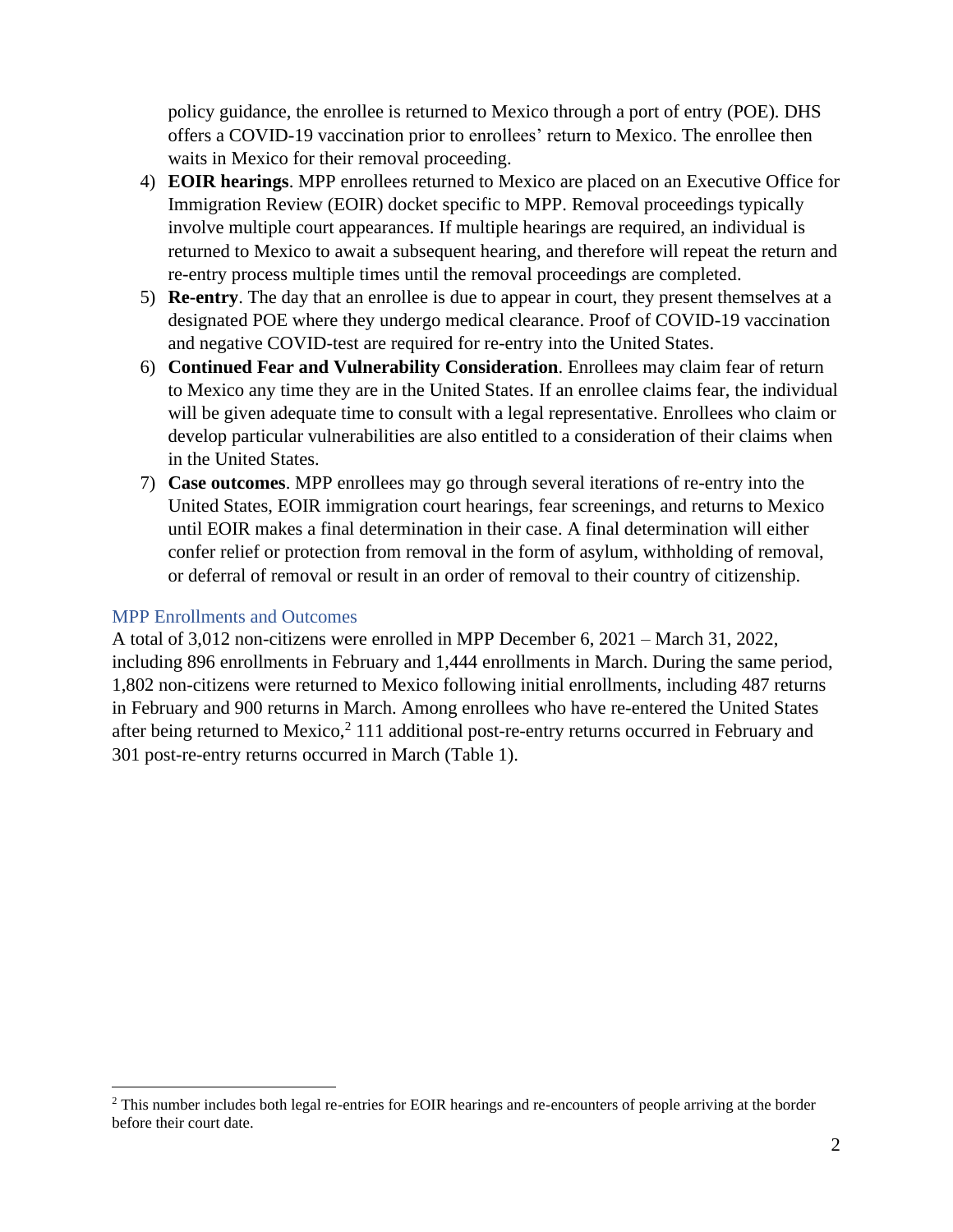#### Table 1. MPP Enrollments, Disenrollments, and Returns

|                                       | December       | January        | February       | March          | Total |
|---------------------------------------|----------------|----------------|----------------|----------------|-------|
| <b>Initial MPP Enrollments</b>        | 273            | 399            | 896            | 1,444          | 3,012 |
| El Paso Sector                        | 273            | 131            | 230            | 272            | 906   |
| San Diego Sector                      | $\theta$       | 141            | 189            | 215            | 545   |
| Rio Grande Valley Sector              | $\overline{0}$ | 127            | 460            | 745            | 1,332 |
| Laredo Sector                         | $\Omega$       | $\Omega$       | 17             | 212            | 229   |
| Intital Enrollment: Returns to Mexico | 206            | 209            | 487            | 900            | 1,802 |
| El Paso Sector                        | 206            | 79             | 159            | 176            | 620   |
| San Diego Sector                      | $\theta$       | 110            | 115            | 119            | 344   |
| Rio Grande Valley Sector              | $\Omega$       | 20             | 213            | 489            | 722   |
| Laredo Sector                         | $\theta$       | $\overline{0}$ | $\overline{0}$ | 116            | 116   |
| Post-Re-Entry: Returns to Mexico      | 3              | 122            | 111            | 301            | 537   |
| El Paso Field Office                  | $\overline{2}$ | 119            | 46             | 81             | 248   |
| San Diego Field Office                | $\Omega$       | 3              | 57             | 62             | 122   |
| Rio Grande Valley Sector              | $\overline{0}$ | $\overline{0}$ | 5              | 144            | 149   |
| Laredo Field Office                   | $\Omega$       | $\theta$       | 3              |                | 10    |
| Other                                 | $\overline{1}$ | $\Omega$       | $\Omega$       | $\overline{7}$ | 8     |
| Initial Enrollment: Disenrollments    | 62             | 89             | 328            | 427            | 906   |
| El Paso Sector                        | 62             | 35             | 62             | 81             | 240   |
| San Diego Sector                      | $\theta$       | 11             | 57             | 107            | 175   |
| Rio Grande Valley Sector              | $\Omega$       | 41             | 209            | 170            | 420   |
| Laredo Sector                         | $\Omega$       | 2              | $\overline{0}$ | 69             | 71    |
| <b>Post Re-Entry: Disenrollments</b>  | $\bf{0}$       | 56             | 58             | 134            | 248   |
| El Paso Sector                        | $\Omega$       | 51             | 38             | 73             | 162   |
| San Diego Sector                      | $\overline{0}$ | 5              | 16             | 32             | 53    |
| Rio Grande Valley Sector              | $\overline{0}$ | $\theta$       | $\overline{4}$ | 28             | 32    |
| Laredo Sector                         | $\theta$       | $\overline{0}$ | $\theta$       |                |       |

Notes: Data include total MPP-related events by event date (i.e., not cohort reporting). Data include five people whose CBP enrollment records were deleted; they have been assigned to sectors and enrollment dates based on other information in their case histories. All data are current as of April 7, 2022. Initial enrollment disenrollments include persons disenrolled upon re-encounter before their first court hearing; in these cases, re-encounters are counted as both a return and disenrollment. Post-re-entry disenrollments and returns include persons disenrolled or returned upon being re-encountered after an initial court appearance.

Source: DHS Office of Immigration Statistics (OIS) analysis of CBP data.

#### Cohort Reporting Methodology

Table 1 reports on the aggregate total of all MPP events (enrollments, returns, and disenrollments) that took place in December, January, February, and March. The remainder of this report focuses on monthly cohort reporting by linking person-level records from U.S. Border Patrol (USBP), Office of Field Operations (OFO), USCIS, and the Countering Weapons of Mass Destruction (CWMD) Program. The December cohort consists of the 273 unique noncitizens enrolled in MPP in December 2021, the January cohort consists of the 399 noncitizens enrolled in January, the February cohort consists of 896 noncitizens enrolled in February, and the March cohort consists of the 1,444 noncitizens enrolled in March. This report describes the processing and outcomes for each of these four cohorts (and for certain subsets of these cohorts) at each stage of the MPP process (initial enrollment, fear claim, re-entry, etc.), whenever these subsequent events occur. For example, many people in the December enrollment cohort made fear claims and/or re-entered for EOIR hearings in January, February, and March; those fear claims and re-entries are linked to the December cohort. This style of reporting provides insight into specific program outcomes as discrete groups of people move from point to point in the MPP process, rather than combining events for people at many different stages of the process.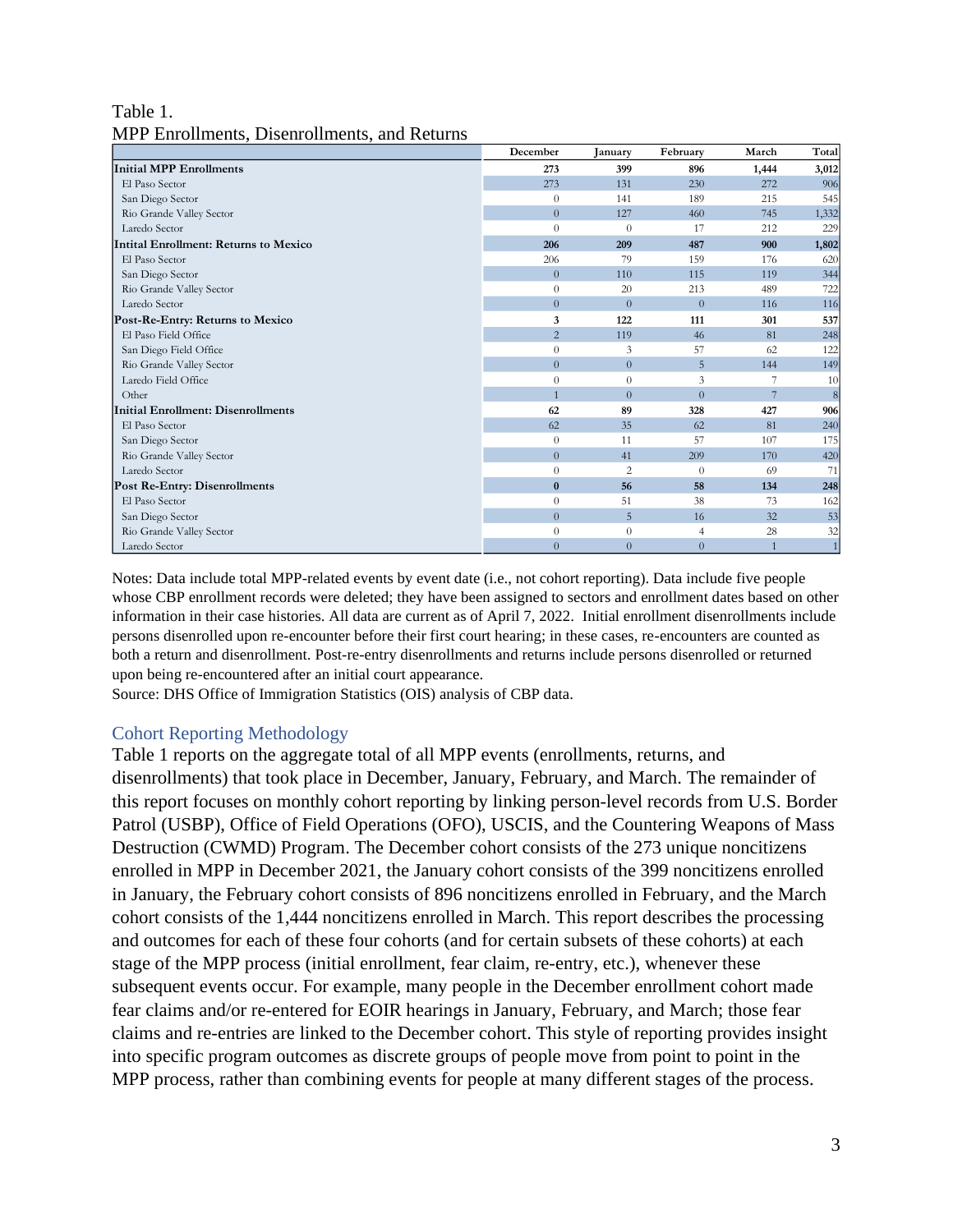Figure 2. Initial Enrollments by Cohort



Notes: Cohorts are defined by month of enrollment; enrollments began December 6, 2021. Data are limited to events following initial enrollment based on data available as of April 6, 2022. December cohort includes individuals enrolled in MPP Dec. 6 - Dec. 31, 2021; all other cohorts include individuals enrolled in MPP throughout the 2022 calendar month.

Source: OIS analysis of CBP data.

#### Initial Enrollments

A total of 1,444 noncitizens were enrolled in MPP in March, up from 896 in February, 399 in January, and 273 in December (Figure 2). From December 6, 2021 through the end of March 31, 2022, a total of 3,012 persons were enrolled in the program.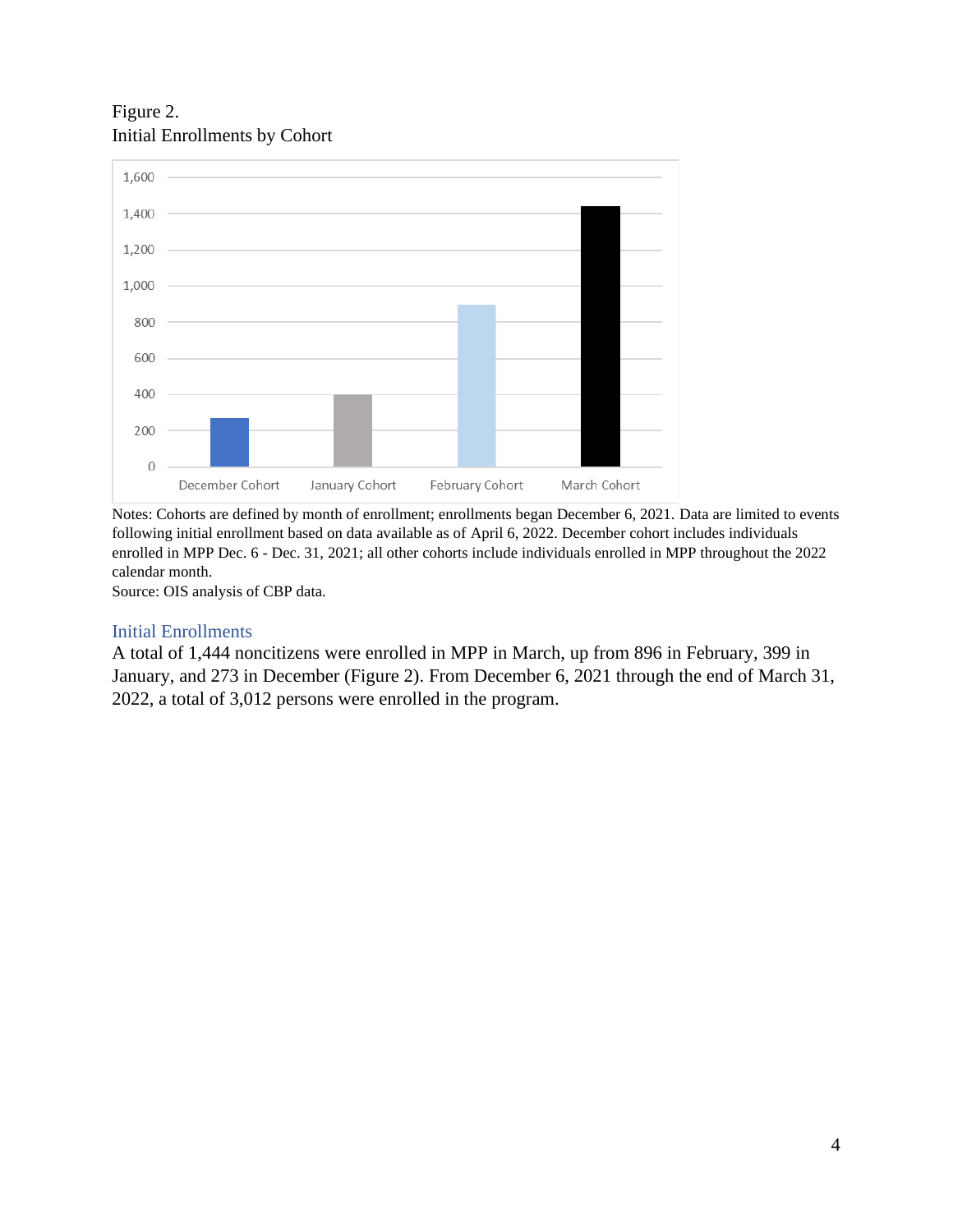Persons from Nicaragua have accounted for 73 percent of all enrollments to date, followed by Venezuelans (8 percent) and Cubans (7 percent). In March, the month with the largest number of enrollments, Nicaragua, Colombia, and Cuba accounted for 75 percent, 9 percent, and 6 percent of initial enrollments, respectively (Figure 3).



Figure 3.

Initial Enrollments by Top 5 Countries of Citizenship and Other

Notes: Cohorts are defined by month of enrollment; enrollments began December 6, 2021. Data are limited to events following initial enrollment based on data available as of April 6, 2022. This figure is limited to the top five countries of citizenship; comprehensive country of citizenship data are available in the appendix. The size of each color segment indicates proportion of each cohort, while the numbers within each segment indicate the count. Source: OIS analysis of CBP data.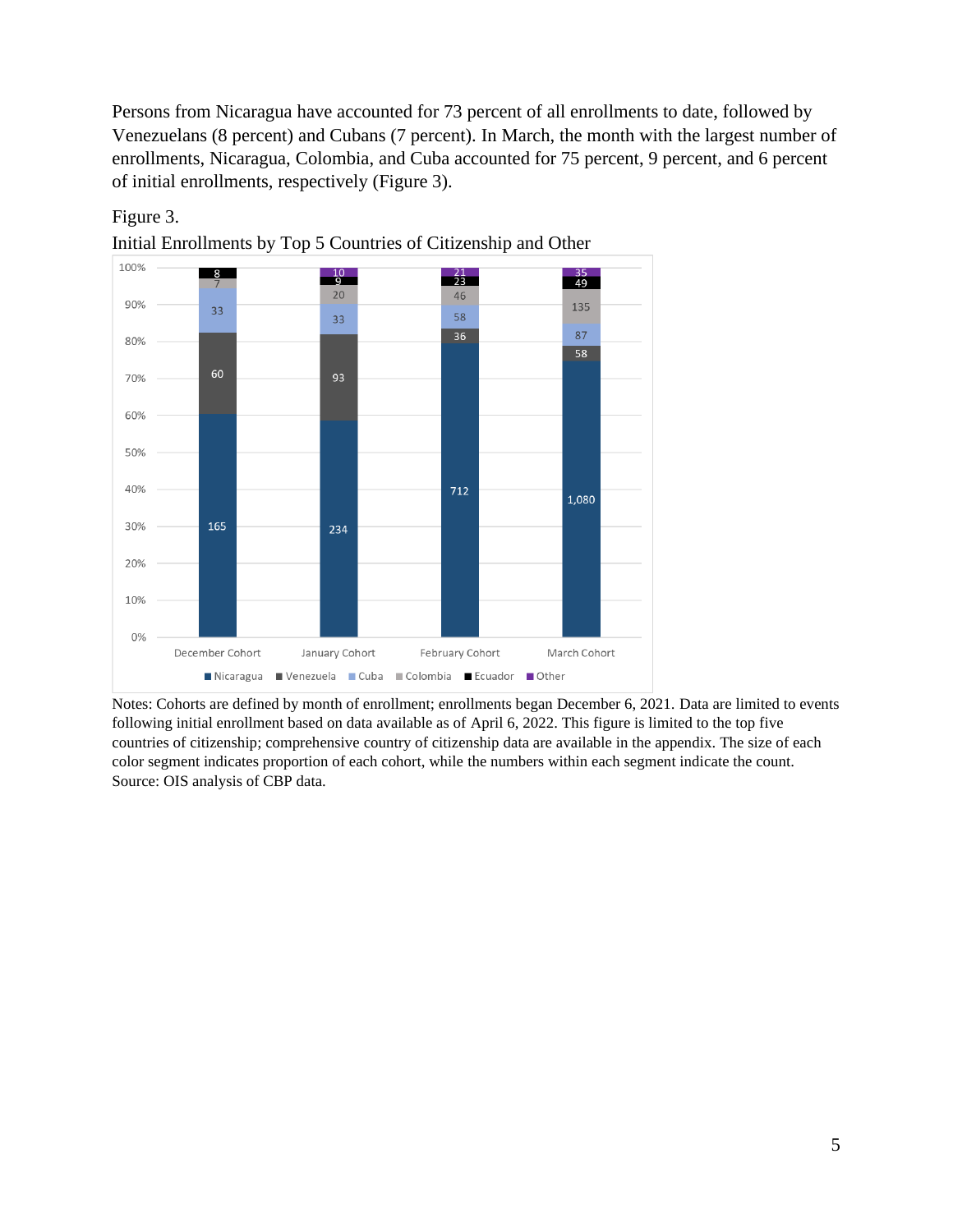Following their initial enrollments, 96 percent of March enrollees claimed fear (1,384 fear claims out of 1,444 enrollments), up from 87 percent of December enrollees, 89 percent of January enrollees, and 85 percent of February enrollees. Almost three-fourths of fear claims have resulted in negative fear decisions, including 73 percent for the March cohort, showing no consistent pattern compared to 78 percent for the December cohort, 73 percent for the January cohort, and 67 percent for the February cohort (Figure 4).



#### Figure 4.

Initial Enrollments: Fear Claim Results

Notes: Cohorts are defined by month of enrollment; enrollments began December 6, 2021. Data are limited to events occurring following initial enrollment based on data available as of April 6, 2022. The size of each color segment indicates proportion of each cohort, while the numbers within each segment indicate the count. Source: OIS analysis of USCIS data.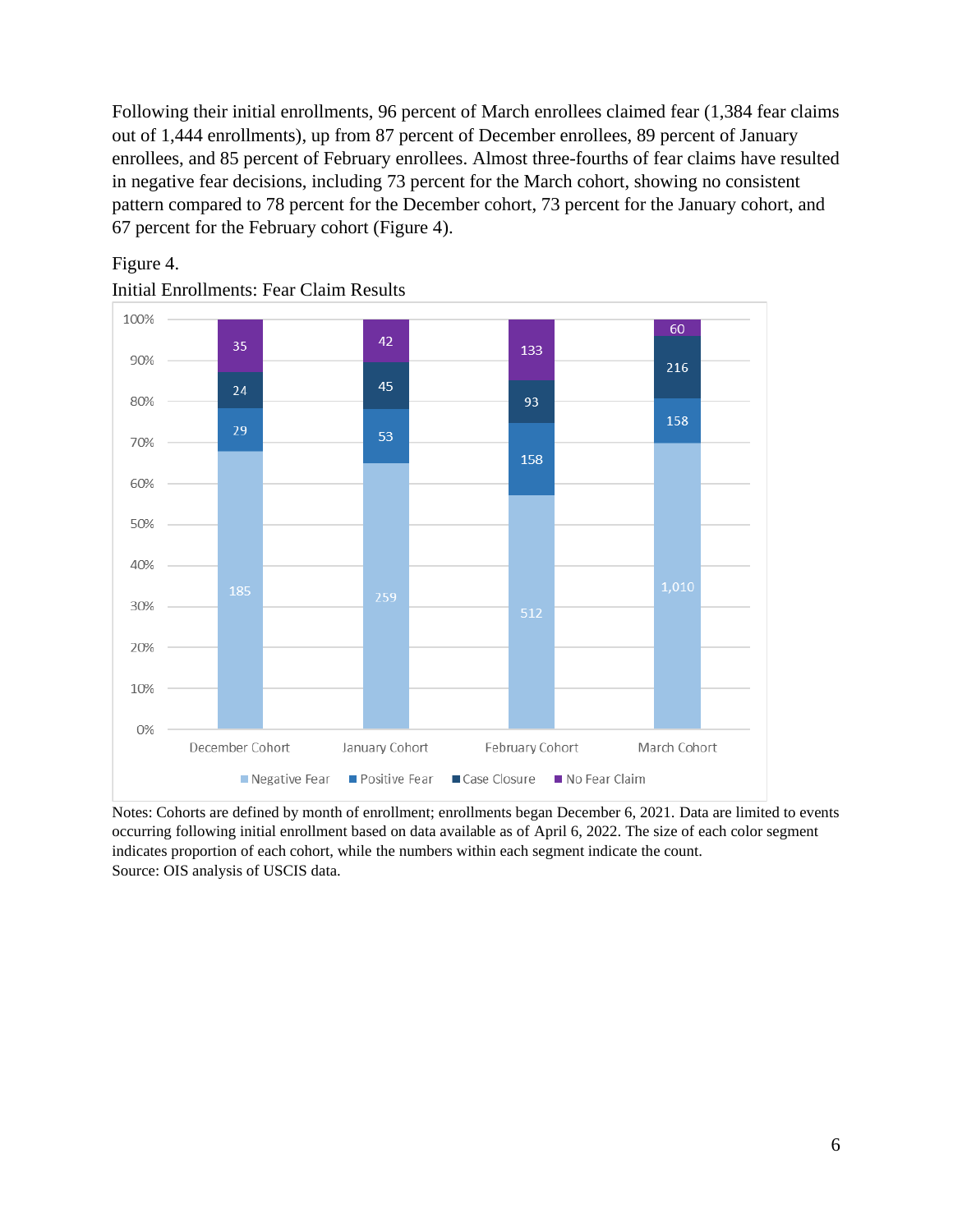At the time of this report, 68 percent of the March cohort had been returned to Mexico, with 24 percent disenrolled and 8 percent of cases still pending.<sup>3</sup> These numbers put March on track for the highest share of enrollees returned since December (76 percent), up from 66 percent of the January cohort and 57 percent of the February cohort (Figure 5).



#### Figure 5.

Initial Enrollments: MPP Outcomes

Notes: Cohorts are defined by month of enrollment; enrollments began December 6, 2021. Data are limited to events occurring following initial enrollment based on data available as of April 7, 2022 for returns and April 6, 2022 for disenrollments. Pending category includes cases with incomplete data available and cases of people who remain in custody pending disenrollment or return. The size of each color segment indicates proportion of each cohort, while the numbers within each segment indicate the count. Source: OIS analysis of CBP data.

<sup>&</sup>lt;sup>3</sup> Pending cases include cases with incomplete data available and cases of people who remain in custody pending disenrollment or return.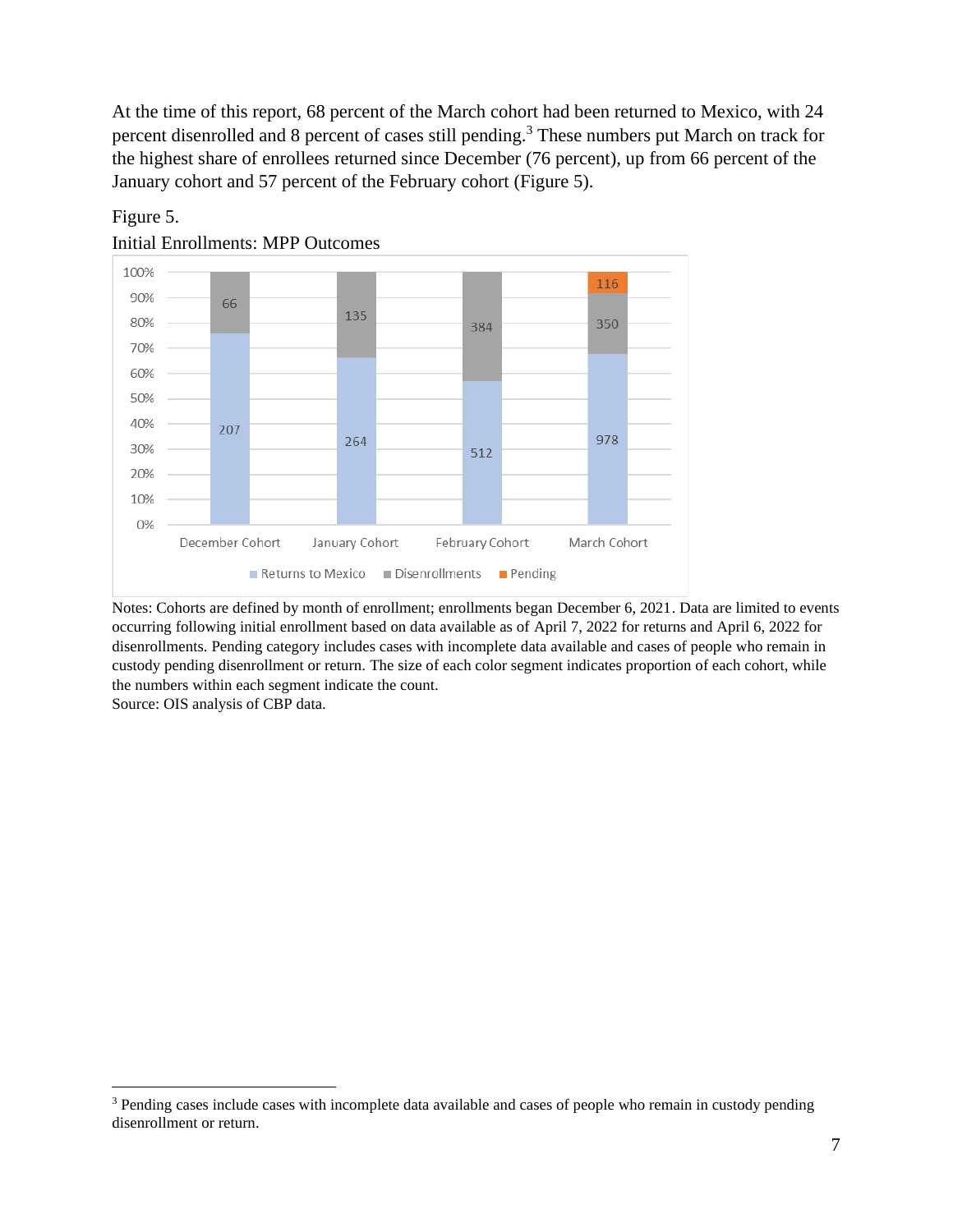#### Re-Entries for EOIR Hearings

As of April 6, among enrollees who had been returned to Mexico, 76 percent (157 people) of the December cohort re-entered at least once for an EOIR hearing, compared to 78 percent (207 people) of the January cohort, 52 percent (266 people) of the February cohort, and 16 percent of the March cohort (152 people)—though February and March re-entry numbers are not final since many re-entries are scheduled to occur after the date of this report. Between the December, January, and February cohorts, 36 percent of returnees had re-entered more than one time.

The proportion of re-entering people that claimed fear was 94 percent of the December cohort, 94 percent of the January cohort, 91 percent of the February cohort, and 72 percent of the March cohort. In part, percentages are higher among earlier cohorts because these cohorts have experienced a higher number of re-entries and therefore more opportunities for people to claim fear at least once. More than one fear claim was made following re-entry by 57 people among the December cohort, 71 people among the January cohort, and 37 people among the February cohort. Over half of fear claims following re-entry resulted in negative fear decisions, including 58 percent for the December cohort, 59 percent for the January cohort, 63 percent for the February cohort, and 55 percent for the March cohort (Figure 6).



#### Figure 6.

Re-Entries: Fear Claim Results

Notes: Cohorts are defined by month of enrollment; enrollments began December 6, 2021. Data are limited to events occurring following return to Mexico and subsequent re-entry to the United States based on data available as of April 6, 2022. Data include case closures for people with no interviews. The size of each color segment indicates the proportion of each cohort, while numbers within each segment indicate the count. Source: OIS analysis of USCIS data.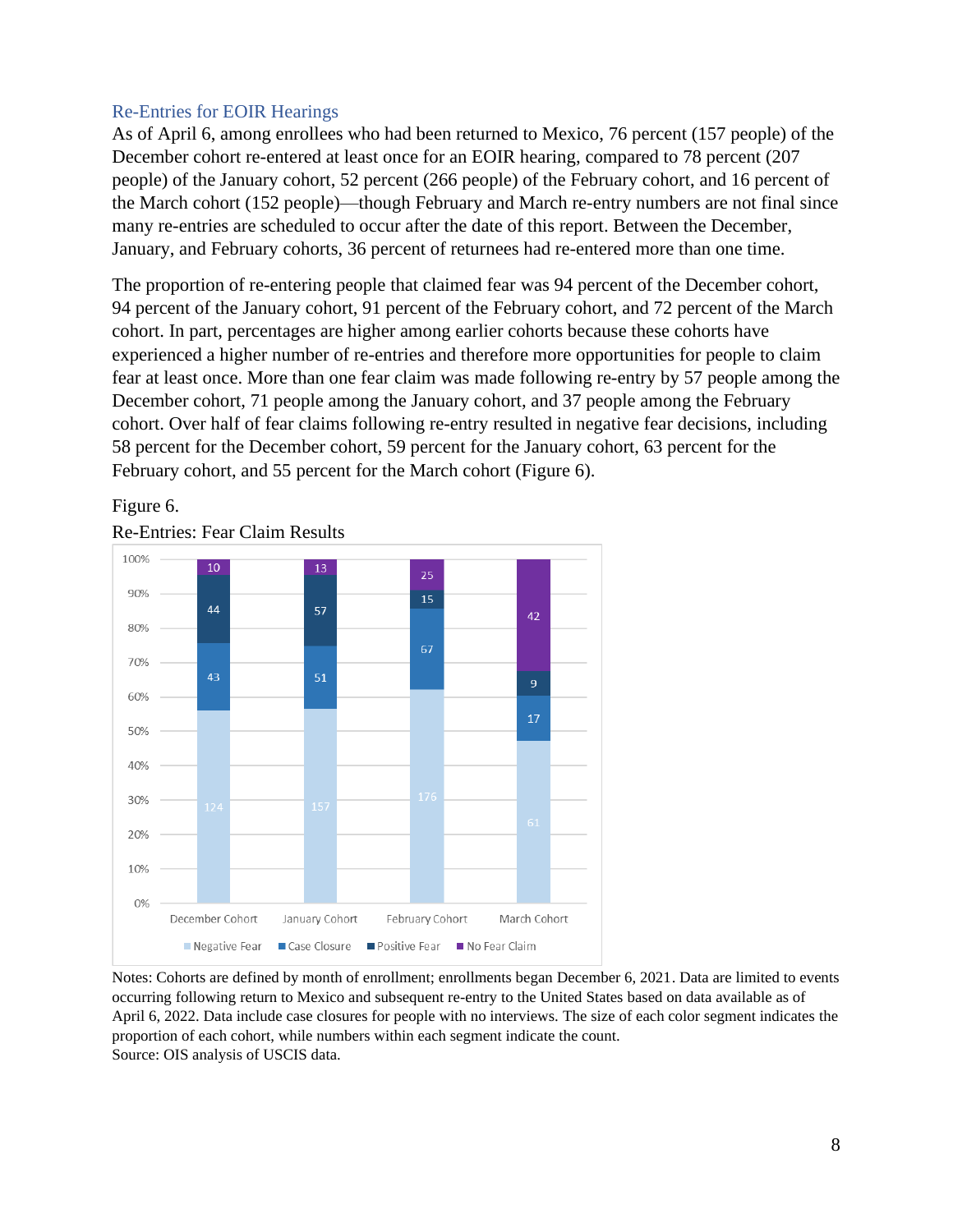As of April 6, 59 percent of December cohort re-entries had been disenrolled, with just under half (41 percent) returned. Among January cohort re-entries, 45 percent had been disenrolled. About a quarter (28 percent) of February cohort re-entries had been disenrolled. Only 9 percent of March cohort re-entries thus far had been disenrolled, with 91 percent returned to Mexico (Figure 7).



### Figure 7:

Re-Entries: MPP Outcomes

Notes: Cohorts are defined by month of enrollment; enrollments began December 6, 2021. Data are limited to events occurring following return to Mexico and subsequent re-entry to the United States as of April 6, 2022. Pending category includes cases with incomplete data available for analysis and cases of people who remain in custody pending disenrollment or return. The size of each color segment indicates the proportion of each cohort, while numbers within each segment indicate the count.

Source: OIS analysis of CBP data.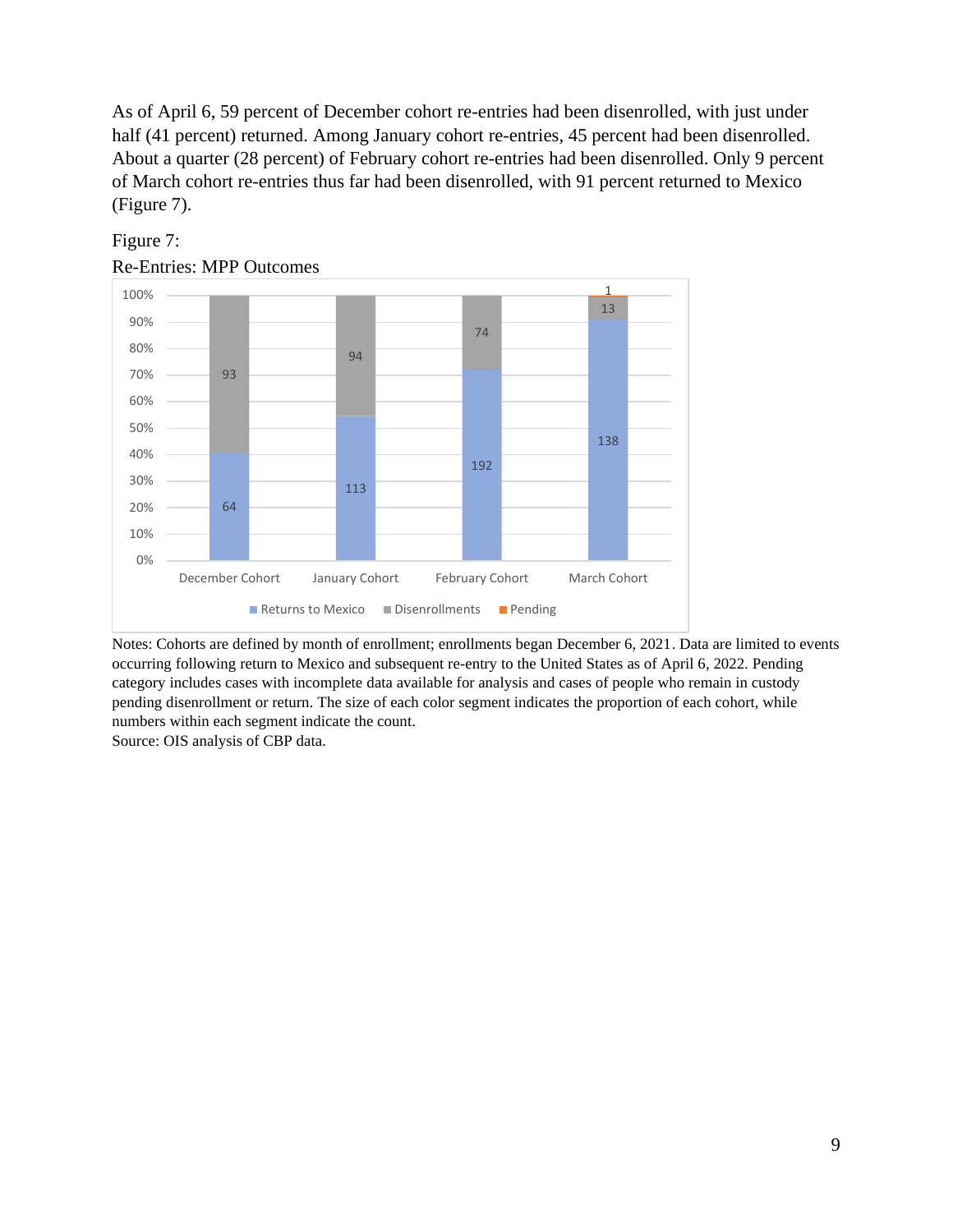# Appendix: Data Tables

## Table A1.

## Initial Enrollments by Enrollment Cohort

|                                                      | December Cohort | <b>January Cohort</b>   | February Cohort | <b>March Cohort</b> |
|------------------------------------------------------|-----------------|-------------------------|-----------------|---------------------|
| Initial Enrollments by Sector and Citizenship        | 273             | 399                     | 896             | 1,444               |
| El Paso Sector                                       | 273             | 131                     | 230             | 272                 |
| Colombia                                             | $\overline{7}$  | $\mathbf{1}$            | 17              | 29                  |
| Costa Rica                                           | $\overline{0}$  | $\overline{1}$          | $\overline{0}$  | $\overline{0}$      |
| Cuba                                                 | 33              | 32                      | 40              | 25                  |
| Ecuador                                              | 8               | $\overline{9}$          | 22              | 46                  |
| Guatemala                                            | $\theta$        | $\theta$                | $\overline{1}$  | $\epsilon$          |
| Nicaragua                                            | 165             | 79                      | 147             | 146                 |
| Peru                                                 | $\theta$        | 3                       | $\overline{c}$  | 12                  |
| Venezuela                                            | 60              | $\overline{6}$          | $\overline{1}$  | 14                  |
| San Diego Sector                                     | $\theta$        | 141                     | 189             | 215                 |
| Colombia                                             | $\overline{0}$  | 19                      | 29              | 105                 |
| Cuba                                                 | $\theta$        | 1                       | 12              | S                   |
| Dominican Republic                                   | $\overline{0}$  | $\overline{1}$          | $\overline{1}$  |                     |
| Ecuador                                              | $\theta$        | $\theta$                | $\mathbf{1}$    | 3                   |
| Nicaragua                                            | $\overline{0}$  | 86                      | 124             | 69                  |
| Peru                                                 | $\theta$        | 5                       | 16              | 21                  |
| Venezuela                                            | $\overline{0}$  | 29                      | 6               |                     |
| Rio Grande Valley Sector                             | $\theta$        | 127                     | 460             | 745                 |
| Colombia                                             | $\Omega$        | $\overline{0}$          | $\overline{0}$  | $\overline{1}$      |
| Cuba                                                 | $\theta$        | $\theta$                | $\theta$        |                     |
| Nicaragua                                            | $\overline{0}$  | 69                      | 431             | 714                 |
| Venezuela                                            | $\theta$        | 58                      | 29              | 23                  |
| Laredo Sector                                        | $\overline{0}$  | $\overline{0}$          | 17              | 212                 |
| Cuba                                                 | $\theta$        | $\theta$                | 6               | 46                  |
| Dominican Republic                                   | $\overline{0}$  | $\overline{0}$          |                 | $\overline{0}$      |
| Honduras                                             | $\theta$        | $\theta$                | $\theta$        |                     |
| Nicaragua                                            | $\overline{0}$  | $\overline{0}$          | 10              | 151                 |
| Venezuela                                            | $\theta$        | $\theta$                | $\theta$        | 14                  |
|                                                      |                 |                         |                 |                     |
| Initial Enrollments by Sex                           | 273             | 399                     | 896             | 1,444               |
| Female                                               |                 | $\overline{\mathbf{3}}$ | 115             | 275                 |
| Male                                                 | 272             | 396                     | 781             | 1,169               |
|                                                      |                 |                         |                 |                     |
| Number of Fear Claims Received                       | 238             | 357                     | 763             | 1,384               |
| 0 Fear claims per person                             | 35              | 42                      | 133             | -60                 |
| 1 Fear claim per person                              | 238             | 357                     | 763             | 1,384               |
|                                                      |                 |                         |                 |                     |
| Fear Claim Results by Attorney or Consultant Present | 238             | 357                     | 763             | 1,384               |
| Positive Fear Findings                               | 29              | 53                      | 158             | 158                 |
| Attorney or consultant present                       | $\overline{4}$  | $\mathbf{1}$            | 6               |                     |
| No attorney or consultant present                    | 25              | 52                      | 152             | 153                 |
| Negative Fear Findings                               | 185             | 259                     | 512             | 1,010               |
| Attorney or consultant present                       | $\overline{7}$  | $\overline{7}$          | $\overline{6}$  | 10                  |
| No attorney or consultant present                    | 178             | 252                     | 506             | 1000                |
| Case Closures                                        | 24              | 45                      | 93              | 216                 |
| Attorney or consultant present                       | $\theta$        | 1                       | $\theta$        |                     |
| No attorney or consultant present                    | 24              | 44                      | 93              | 216                 |
| Pending Completion                                   | $\theta$        | $\theta$                | $\theta$        | $\overline{0}$      |

See notes at end of table.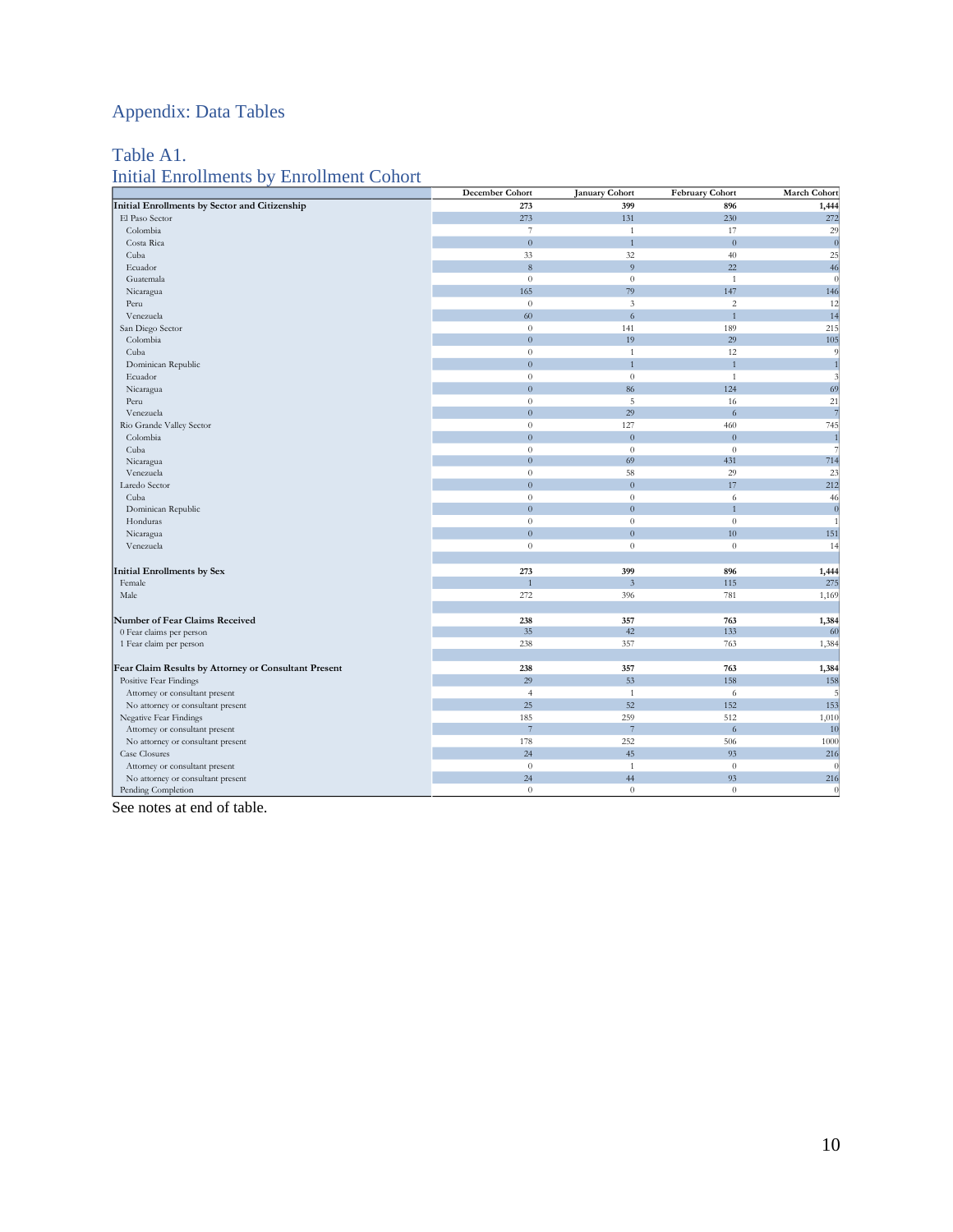#### Table A1 (continued)

|                                                 | December Cohort  | January Cohort   | February Cohort  | March Cohort |
|-------------------------------------------------|------------------|------------------|------------------|--------------|
| Fear Claims Received by Sector and Claim Result | 238              | 357              | 763              | 1,384        |
| El Paso Sector                                  | 238              | 129              | 229              | 266          |
| Positive Fear Findings                          | 29               | 27               | 30               | 27           |
| Negative Fear Findings                          | 185              | 90               | 168              | 181          |
| Case Closures                                   | 24               | 12               | 31               | 58           |
| Pending Completion                              | $\theta$         | $\boldsymbol{0}$ | $\theta$         | $\epsilon$   |
| San Diego Sector                                | $\overline{0}$   | 130              | 185              | 203          |
| Positive Fear Findings                          | $\theta$         | 13               | 63               | 51           |
| Negative Fear Findings                          | $\overline{0}$   | 111              | 116              | 115          |
| Case Closures                                   | $\theta$         | 6                | 6                | 37           |
| Pending Completion                              | $\Omega$         | $\Omega$         | $\Omega$         | $\sqrt{ }$   |
| Rio Grande Valley Sector                        | $\theta$         | 98               | 334              | 706          |
| Positive Fear Findings                          | $\overline{0}$   | 13               | 61               | 48           |
| Negative Fear Findings                          | $\theta$         | 58               | 217              | 566          |
| <b>Case Closures</b>                            | $\overline{0}$   | 27               | 56               | 92           |
| Pending Completion                              | $\boldsymbol{0}$ | $\theta$         | $\boldsymbol{0}$ | $\theta$     |
| Laredo Sector                                   | $\overline{0}$   | $\overline{0}$   | 15               | 209          |
| Positive Fear Findings                          | $\boldsymbol{0}$ | $\theta$         | $\overline{4}$   | 32           |
| Negative Fear Findings                          | $\overline{0}$   | $\overline{0}$   | 11               | 148          |
| Case Closures                                   | $\boldsymbol{0}$ | $\boldsymbol{0}$ | $\theta$         | 29           |
| Pending Completion                              | $\overline{0}$   | $\overline{0}$   | $\boldsymbol{0}$ | $\sqrt{ }$   |
|                                                 |                  |                  |                  |              |
| Vaccines Administered                           | 192              | 252              | 434              | 544          |
|                                                 |                  |                  |                  |              |
| <b>MPP Outcomes by Fear Claim Results</b>       | 273              | 399              | 896              | 1,444        |
| Returns to Mexico                               | 207              | 264              | 512              | 978          |
| No Fear Claim                                   | 32               | 14               | $\mathbf{8}$     | -6           |
| Positive Fear Findings                          | 5                | $\mathbf{1}$     | $\theta$         | 2            |
| Negative Fear Finding                           | 168              | 249              | 504              | 970          |
| <b>Case Closures</b>                            | $\overline{c}$   | $\theta$         | $\theta$         |              |
| Disenrollments                                  | 66               | 135              | 384              | 350          |
| No Fear Claim                                   | 3                | 28               | 125              | 38           |
| Positive Fear Finding                           | 24               | 52               | 158              | 119          |
| Negative Fear Finding                           | 17               | 10               | 8                | 22           |
| <b>Case Closures</b>                            | 22               | 45               | 93               | 171          |
| Pending                                         | $\theta$         | $\boldsymbol{0}$ | $\theta$         | 116          |
| No Fear Claim                                   | $\overline{0}$   | $\overline{0}$   | $\overline{0}$   | 16           |
| Positive Fear Finding                           | $\theta$         | $\theta$         | $\theta$         | 37           |
| Negative Fear Finding                           | $\overline{0}$   | $\overline{0}$   | $\overline{0}$   | 18           |
| Case Closures                                   | $\boldsymbol{0}$ | $\boldsymbol{0}$ | $\boldsymbol{0}$ | 45           |
| Pending Completion                              | $\overline{0}$   | $\overline{0}$   | $\overline{0}$   |              |
|                                                 |                  |                  |                  |              |
| <b>MPP Outcomes by Sector</b>                   | 273              | 399              | 896              | 1,444        |
| El Paso Sector                                  | 273              | 131              | 230              | 272          |
| Disenrollments                                  | 66               | 41               | 64               | 71           |
| Returns                                         | 207              | 90               | 166              | 180          |
| Pending                                         | $\Omega$         | $\overline{0}$   | $\overline{0}$   | 21           |
| San Diego Sector                                | $\theta$         | 141              | 189              | 215          |
| Disenrollments                                  | $\overline{0}$   | 24               | 71               | 85           |
| Returns                                         | $\theta$         | 117              | 118              | 116          |
| Pending                                         | $\overline{0}$   | $\overline{0}$   | $\theta$         | 14           |
| Rio Grande Valley Sector                        | $\boldsymbol{0}$ | 127              | 460              | 745          |
| Disenrollments                                  | $\overline{0}$   | 70               | 243              | 127          |
| Returns                                         | $\boldsymbol{0}$ | 57               | 217              | 564          |
| Pending                                         | $\overline{0}$   | $\overline{0}$   | $\overline{0}$   | 54           |
| Laredo Sector                                   | $\boldsymbol{0}$ | $\,0\,$          | 17               | 212          |
| Disenrollments                                  | $\overline{0}$   | $\overline{0}$   | $\sqrt{6}$       | 67           |
| Returns                                         | $\theta$         | $\theta$         | 11               | 118          |
| Pending                                         | $\overline{0}$   | $\overline{0}$   | $\boldsymbol{0}$ | 27           |
|                                                 |                  |                  |                  |              |

Notes: Data include MPP events by initial enrollment date (i.e., cohort reporting). December cohort includes individuals enrolled in MPP Dec. 6 - Dec. 31, 2021; all other cohorts include individuals enrolled in MPP by 2022 calendar month. All data are as of April 6, 2022 except for returns, which are as of April 7, 2022. People with multiple fear claims are counted multiple times in tables summarizing fear claims received. NRI results include people with no interviews. Data include five people whose CBP enrollment records were deleted; they have been assigned to sectors and enrollment dates based on other information in their case histories. Outcome pending category includes cases with incomplete outcome data and cases of people who remain in custody pending disenrollment or return. Data do not include re-encounters.

Source: OIS analysis of CBP, USCIS, and CWMD data.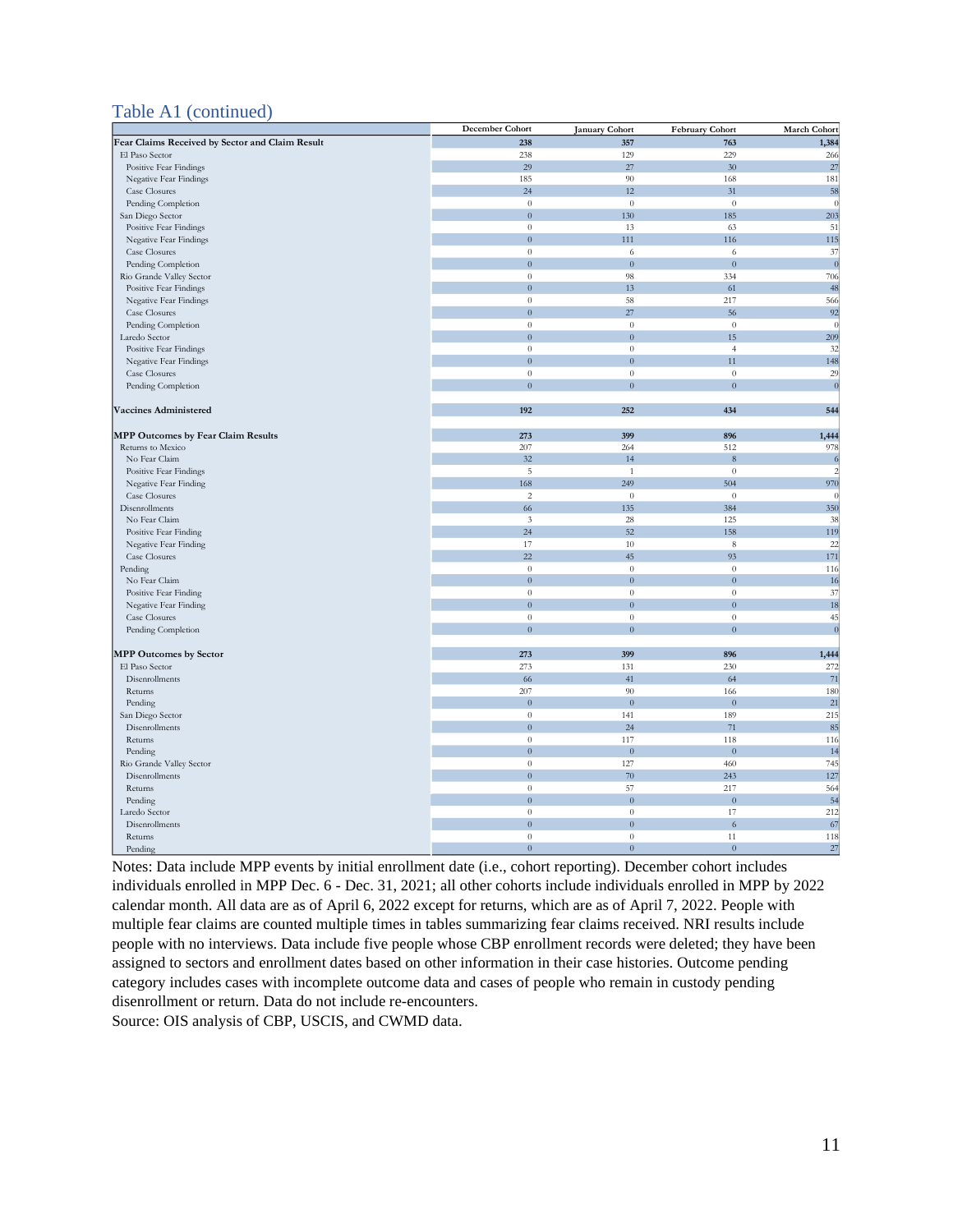## Table A2.

#### Re-entries for EOIR Hearings by Enrollment Cohort

|                                                      | December Cohort  | <b>January Cohort</b> | February Cohort             | March Cohort   |
|------------------------------------------------------|------------------|-----------------------|-----------------------------|----------------|
| Re-Entries by Sector and Citizenship                 | 157              | 207                   | 266                         | 152            |
| El Paso Sector                                       | 157              | 75                    | 59                          |                |
| Colombia                                             | 2                | $\theta$              | $\mathbf{1}$                |                |
| Cuba                                                 | 19               | 20                    | $\overline{2}$              |                |
| Ecuador                                              | $\mathfrak{Z}$   | $\sqrt{2}$            | $\mathbf{1}$                |                |
| Nicaragua                                            | 101              | 48                    | 54                          |                |
| Venezuela                                            | 32               | 5                     | $\mathbf{1}$                |                |
| San Diego Sector                                     | $\overline{0}$   | 90                    | 68                          |                |
| Colombia                                             | $\theta$         | 12                    | 5                           |                |
| Cuba                                                 | $\overline{0}$   |                       | $\overline{7}$              |                |
| Dominican Republic                                   | $\theta$         | 1                     | $\theta$                    |                |
| Nicaragua                                            | $\overline{0}$   | 59                    | 47                          |                |
| Peru                                                 | $\boldsymbol{0}$ | $\boldsymbol{0}$      | 5                           |                |
| Venezuela                                            | $\overline{0}$   | 17                    | $\overline{4}$              |                |
| Rio Grande Valley Sector                             | $\boldsymbol{0}$ | 42                    | 131                         | 108            |
| Nicaragua                                            | $\overline{0}$   | 32                    | 123                         | 106            |
| Venezuela                                            | $\boldsymbol{0}$ | 10                    | 8                           | 2              |
| Laredo Sector                                        | $\overline{0}$   | $\overline{0}$        | $8\phantom{.}$              | 35             |
| Cuba                                                 | $\theta$         | $\theta$              | $\overline{c}$              | 13             |
| Nicaragua                                            | $\overline{0}$   | $\overline{0}$        | $\overline{5}$              | 15             |
| Venezuela                                            | $\theta$         | $\theta$              | $\theta$                    |                |
|                                                      |                  |                       |                             |                |
| <b>Re-Entries by Sex</b>                             | 157              | 207                   | 266                         | 152            |
| Female                                               | $\overline{0}$   | $\overline{2}$        | 40                          | 78             |
| Male                                                 | 157              | 205                   | 226                         | 74             |
|                                                      |                  |                       |                             |                |
| Number of Re-entries                                 | 255              | 316                   | 326                         | 160            |
| 1 Re-entry Event per person                          | 76               | 113                   | 216                         | 144            |
| 2 Re-entry Events per person                         | 65               | 82                    | 40                          | 8              |
| 3 Re-entry Events per person                         | 15               | 10                    | 10 <sup>10</sup>            | $\sqrt{ }$     |
| 4 Re-entry Events per person                         | $\mathbf{1}$     | $\mathbf{1}$          | $\theta$                    | $\sqrt{ }$     |
| 5 Re-entry Events per person                         | $\overline{0}$   |                       | $\Omega$                    |                |
|                                                      |                  |                       |                             |                |
| Number of Fear Claims Received                       | 213              | 267                   | 279                         | 110            |
| 0 Fear claims per person                             | 10               | 13                    | 25                          | 42             |
| 1 Fear claim per person                              | 90               | 123                   | 204                         | 110            |
| 2 Fear claims per person                             | 48               | 69                    | 36                          |                |
| 3 Fear claims per person                             | $\overline{9}$   | $\overline{2}$        | $\overline{1}$              | $\sqrt{ }$     |
|                                                      |                  |                       |                             |                |
| Fear Claim Results by Attorney or Consultant Present | 213              | 267                   | 279                         | 110            |
| Positive Fear Findings                               | 44               | 57                    | 15                          |                |
| Attorney or consultant present                       | $\sqrt{2}$       | 14                    | $\ensuremath{\mathfrak{Z}}$ | 2              |
| No attorney or consultant present                    | 42               | 43                    | 12                          |                |
| Negative Fear Findings                               | 124              | 157                   | 176                         | 61             |
| Attorney or consultant present                       | 5                | 11                    | $\mathbf{3}$                |                |
| No attorney or consultant present                    | 119              | 146                   | 173                         | 61             |
| Case Closures                                        | 43               | 51                    | 67                          | 17             |
| Attorney or consultant present                       | $\overline{2}$   | $\overline{c}$        | $\overline{1}$              | $\overline{c}$ |
| No attorney or consultant present                    | 41               | 49                    | 66                          | 15             |
| Pending                                              | $\sqrt{2}$       | $\overline{2}$        | 21                          | 23             |

See notes at end of table.